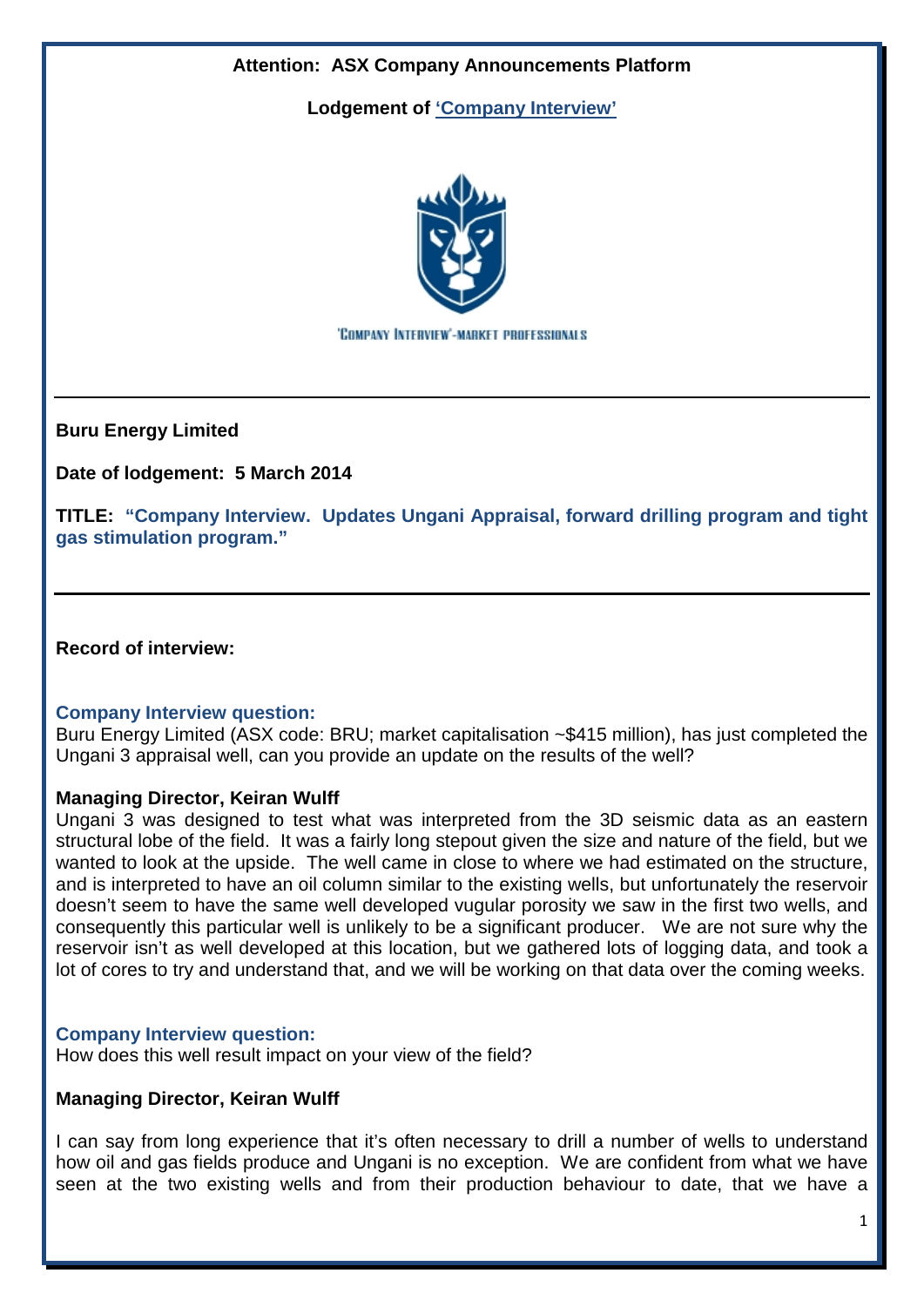significant oil field, but it is likely that this well has reduced the potential upside of the field. The other thing that has been going on in the background is that we have had a specialist onshore seismic data processing house in the US looking at the Ungani 3D. They have produced a startling improvement in data quality in their first attempt. Whilst the new data wouldn't have led us to drill Ungani 3 in a different location, it certainly gives greater definition to the mapping of the dolomite and it may help us to predict where the good reservoir quality is developed.

# **Company Interview question:**

What difference will this make in terms of reserves estimates and production plans for the Ungani Field?

# **Managing Director, Keiran Wulff**

In the short term this makes no difference to our development and production plans. As you know we have shipped and sold our first cargo of oil from the Port of Wyndham, and the next one will be due soon. As expected and planned, we have had some periods of shutin at Ungani during the wet season due to road closures, but these will get fewer as we move into the dry season. Our development plan for the field is on track with negotiations for access to Broome Port progressing well. In accordance with our current development plans, once we are confident on the timing of that port access we will drill a horizontal well that will allow us to lift production to around 3,000 bopd. We are also looking to increase production incrementally as we get the Ungani 1 well back producing.

The effect on reserves is going to take a little time to quantify, partly because an integral part of any reserves estimate is the pressure and flow data from the wells, and we are gathering that as we go along. But there is no doubt that the upside that we had estimated from the data we had at the time needed Ungani 3 to be at least as good as the two existing wells, so that is now unlikely. The median case of around 9 million barrels will also be affected by this result, but we don't know yet by how much. The important thing for us now is to make sure we get our production rates up and our costs down to generate as much cash as we can.

# **Company Interview question:**

What are the implications of this result for the wider Ungani exploration trend?

# **Managing Director, Keiran Wulff**

We will obviously be integrating this result into our regional geological models but we have seen the dolomite reservoir and the sealing shale developed in some of the previous wells in the area, so the regional implications are probably not that significant. It does introduce an additional element of risk into reservoir prediction, however, it is expected that the calibration of the varying reservoir quality seen in the wells with the newly processed 3D seismic data could help us better define the characteristics of the good reservoir quality. This may even lead to a reduction in the reservoir risk associated with our exploration program. In summary the results of Ungani 3 are not expected to affect our forward exploration plans.

### **Company Interview question:**

You have previously stated that Buru will be drilling six wells during 2014. Where is Buru planning to take the drilling rig after it completes the current operations at Ungani?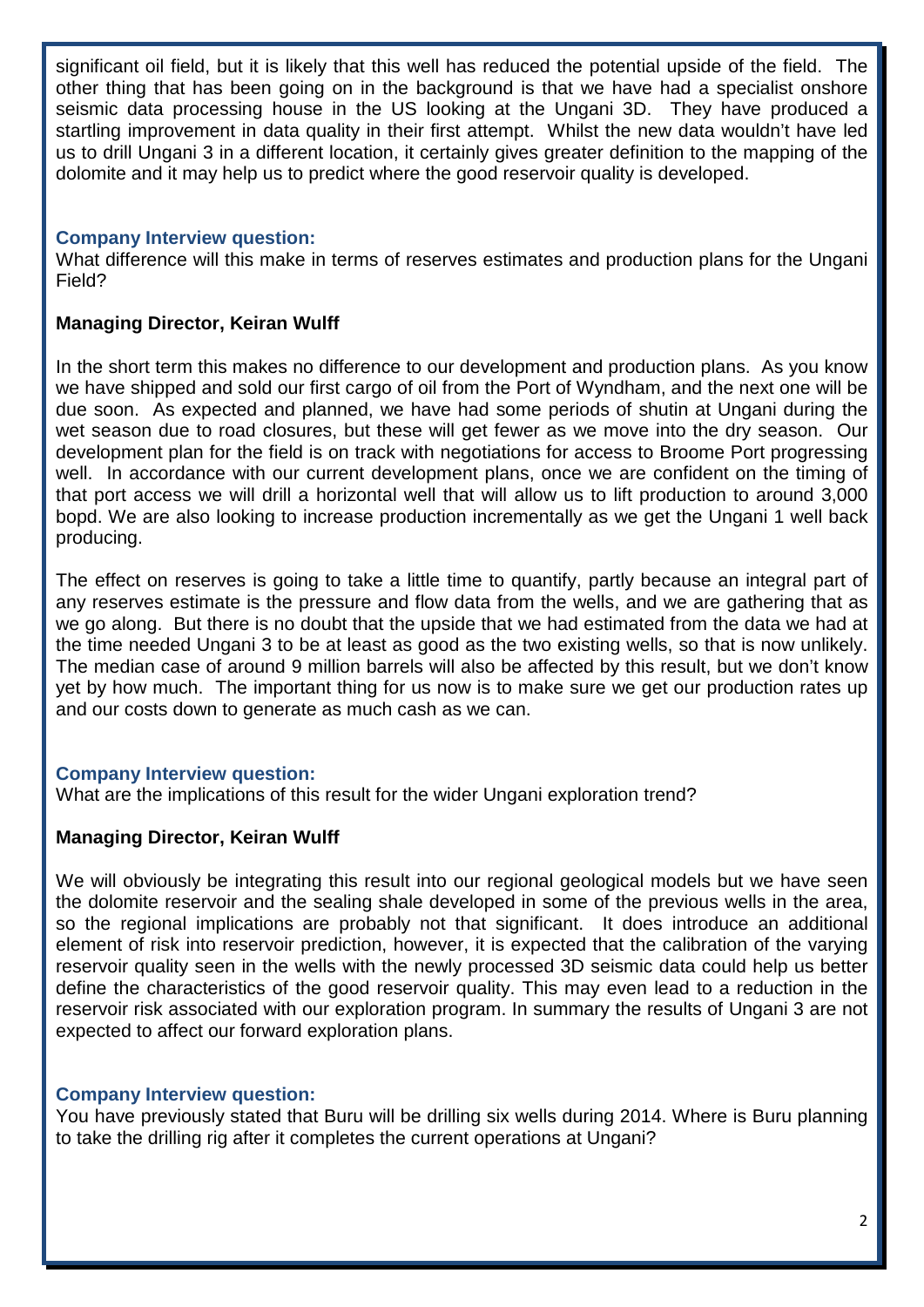#### **Managing Director, Keiran Wulff**

We will probably give everyone a break for a few weeks, operating during the wet season is trying on our people, and they have done a great job getting the well drilled through some fairly challenging weather with no significant problems. We also did some pretty innovative things in the well such as drilling with casing for the top hole section and that went really well, so we want to optimise some of those things before we drill the next well.

We will then move on to the first exploration well of 2014, it will depend on the weather as to which of the wells that is, as some have easier access than others.

We have a very structured plan that we are following to make sure 2014 sees some exciting exploration wells drilled in the most cost effective way.

**Company Interview question:** How are the company's plans for this years' tight gas stimulation program progressing?

### **Managing Director, Keiran Wulff**

The planning is going well. We have submitted our Environmental Plan for the program to the Department of Mines and Petroleum and it is currently under assessment. We also referred the activity to the Environmental Protection Authority for consideration and it was determined that the activities do not require assessment. This decision has been appealed and we are currently working through that process with the Appeals Convenor.

In parallel with the regulatory process we are undertaking a major community engagement process to ensure all stakeholders are fully informed of our plans, and that is going very well.

On the operational side we have an agreed program with the Joint Venture, we have arrangements to get the pumping spread when we need it, and are currently tendering for all the auxiliary services.

**Company Interview question:** There are a number of other areas where you have made discoveries and you have also been looking at conventional gas projects, can you give an update on these.

#### **Managing Director, Keiran Wulff**

The Ungani North well which is a potential oil discovery is ready for testing and we intend to get that underway as soon as possible during the dry season, aiming for early to mid April. We also made what is potentially a new play oil discovery at the Paradise well in 2010 and are looking at ways to get a definitive test on that well.

Our work on conventional gas potential has some way to go, but the zone in Yulleroo 3 that recovered gas on wireline test, and the extensive regional study we did last year, has given us some valuable pointers to this potential, and we will be following this up for potential drilling of conventional prospects.

We have a world class exploration portfolio and the results from Ungani 3 need to be kept in perspective. The Ungani Field is in production and generating cash flow, with a planned increase in production in the short-term. We have an excellent follow up oil exploration portfolio, together with a world class gas accumulation that we will shortly be evaluating. This is a very exciting